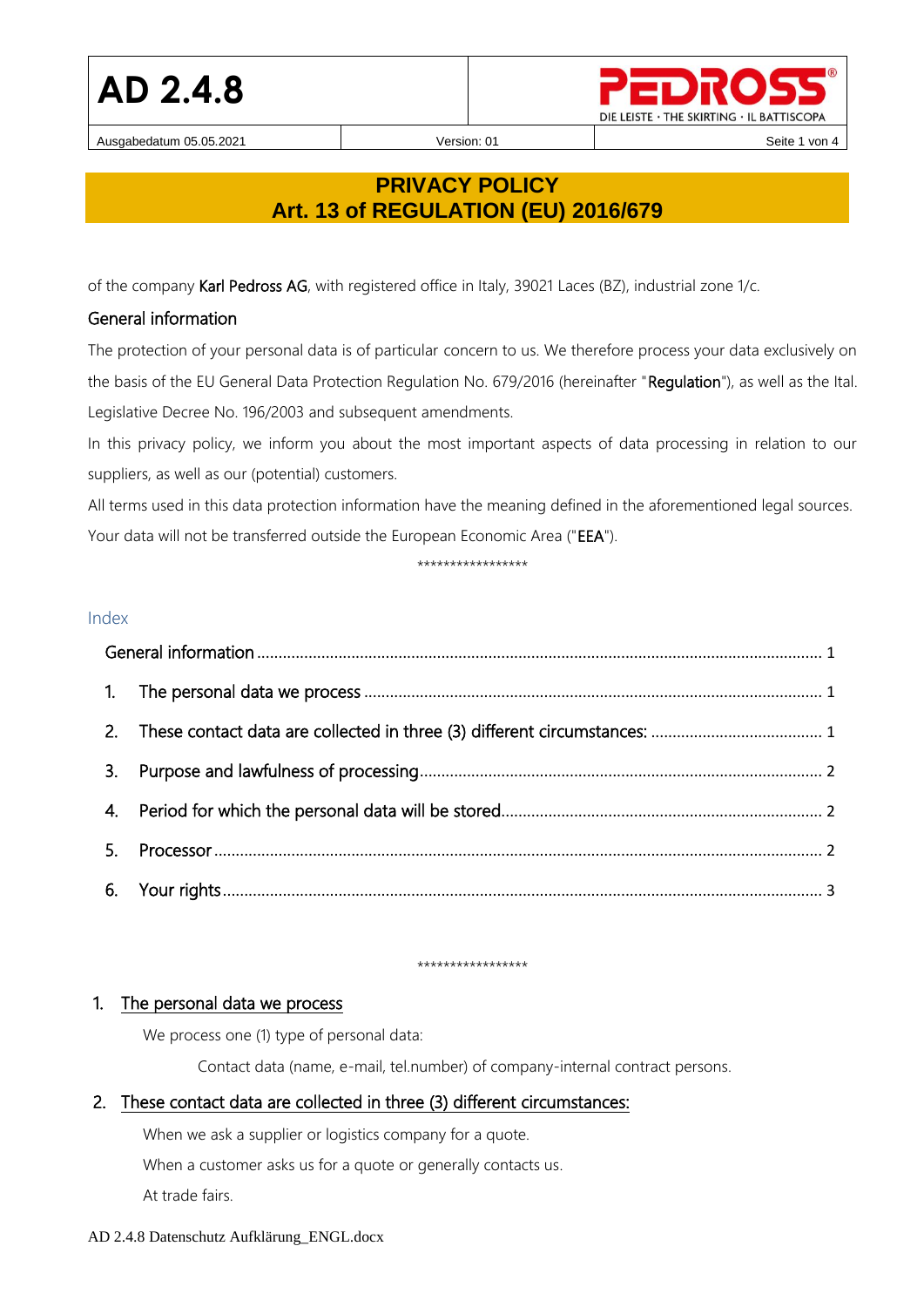

Ausgabedatum 05.05.2021 **Version: 01** Version: 01 **Network** Seite 2 von 4

# **PRIVACY POLICY Art. 13 of REGULATION (EU) 2016/679**

### <span id="page-1-0"></span>3. Purpose and lawfulness of processing

These personal data are processed for two (2) purposes, and on twofold (2) legal basis.

| Type of personal data    | Legal basis         | Purpose of processing                |
|--------------------------|---------------------|--------------------------------------|
|                          | <b>I</b> Contract   | Handling of offer/order processes    |
| Name, e-mail, tel.number |                     | for logistics, as well as purchasing |
|                          |                     | lland sales                          |
| $E$ -mail                | Legitimate interest | Marketing via newsletter (mailing)   |

\*Our legitimate interest with regard to the processing purpose "marketing by means of newsletters (mailing)" lies in the fact that we only address the newsletters to company-internal contact persons of existing customers and to company-internal contact persons of potential customers met at trade fairs. We do not send newsletters to private customers. Furthermore, we provide our newsletters with an opt-out function by means of which the data subject can object to the receipt of future newsletters at any time with just a few clicks. Finally, we do not engage in invasive direct advertising (approx. 6 issues per year).

## <span id="page-1-1"></span>4. Period for which the personal data will be stored

We store personal data for as long as is necessary depending on the purpose of the processing:

| Purpose of processing       | Type of personal data    | Period   | Start of period                |
|-----------------------------|--------------------------|----------|--------------------------------|
| Handling of offer/order     | Name, e-mail, tel.number | 10 years | After execution of the         |
| processes for logistics, as |                          |          | contract, at the end of the    |
| well as purchasing and      |                          |          | llimitation period relating to |
| sales                       |                          |          | our liability                  |
| Marketing via newsletter    | IE-mail                  | Opt-out  | Immediately                    |
| (mailing)                   |                          |          |                                |

## <span id="page-1-2"></span>5. Processors

For data processing we rely on four (4) processors that have been scrutinized in respect of their data security measures in place.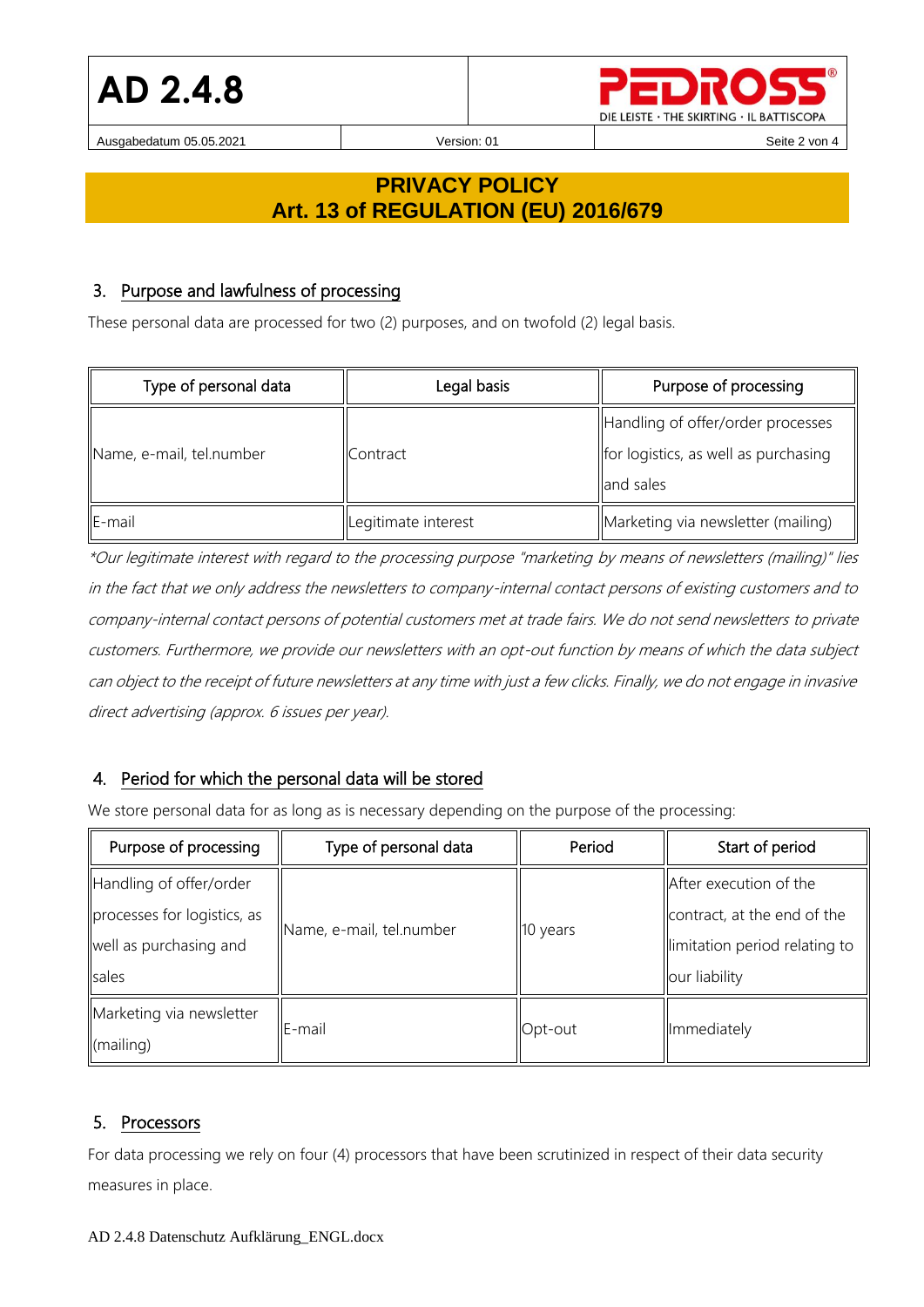Ausgabedatum 05.05.2021 **Version: 01** Version: 01 **Network** Seite 3 von 4

DIE LEISTE · THE SKIRTING · IL BATTISCOPA

# **PRIVACY POLICY Art. 13 of REGULATION (EU) 2016/679**

### i. External sales support

The data controller has entrusted an external service provider for carrying out certain sales processes in respect of some corporate clients, with limited, protected, external access to the IT areas relevant to the performance of the contract. Your data (name, e-mail, telephone number of internal contact persons) will not be transferred outside the European Economic Area.

#### ii. Newsletter service provider

The data controller commissions an external newsletter provider which is hosted on a European server farm. Your data (your e-mail address) will not be transmitted outside the European Economic Area.

iii. External support for network, server, ERP and back-up

The data controller commissions two external IT service providers to provide technical support in the areas of network, server, ERP and back-up. Your data will not be transferred outside the European Economic Area.

For more detailed information you can contact us at any time.

## <span id="page-2-0"></span>6. Your rights

It is your right to dispose of your data at any time within the framework of the law. In principle, you have the rights to information, correction, deletion, restriction, data portability, revocation and objection in accordance with Art. 15-22 DSGVO.

You can object to direct marketing at any time (e.g. via the opt-out function in the newsletter).

For any questions regarding the exercise of your rights in relation to the processing of your data, please contact us using the contact details provided here:

#### Karl Pedross AG

| Legal representative: | Martin Pedross                            |
|-----------------------|-------------------------------------------|
| Address:              | Italy-39021 Laces (BZ), Industriezone 1/c |
| E-mail:               | privacy@pedross.com                       |
| Tel :                 | +39 0473 722200                           |

Finally, we remind you that you have the right to appeal to the national data protection authority to protect your rights (by registered letter to "Garante per la protezione dei dati personali, Piazza Venezia, 11 - 00187 Roma"). \*\*\*\*\*\*\*\*\*\*